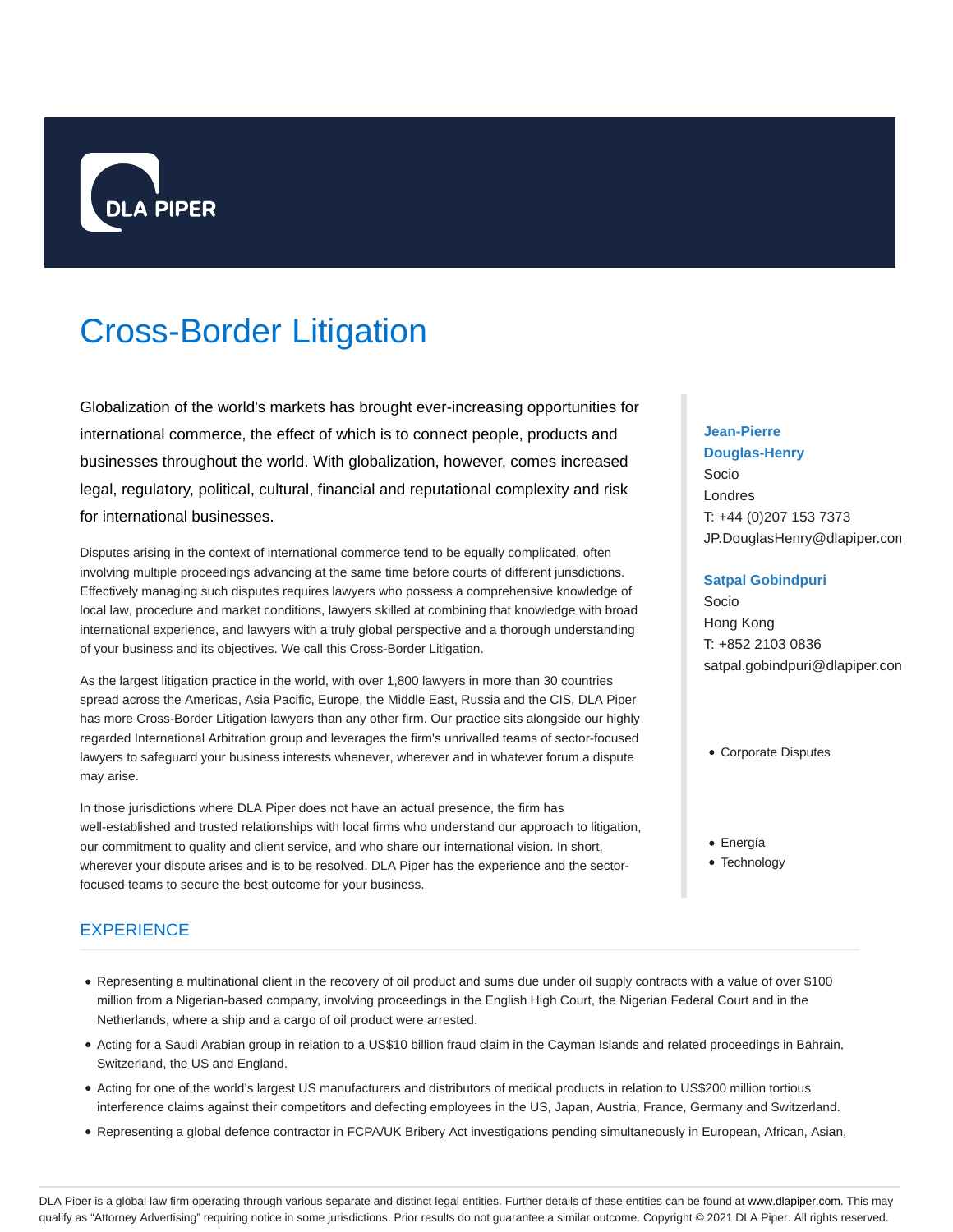and US jurisdictions.

- Advising a number of major reinsurers following the major market loss arising out of the floods in Queensland, Australia, resulting in physical damage and business interruption claims by a global resources company for A\$1.2 billion.
- Representing the Government of the Republic of Zambia in its successful flagship anti-corruption case against its former president and 19 other defendants in the English High Court and on appeal, proceedings having taken place in London and Lusaka by way of a simultaneous video link between the two courtrooms.
- Advising professional trustees in US\$1 billion litigation relating to the Madoff fraud, involving claims brought in the US, Bermuda and England, with satellite litigation in a number of other offshore jurisdictions.
- Obtaining freezing orders in Cyprus, Belize, Luxembourg and Liechtenstein on behalf of a Russian bank against a borrower who had misappropriated funds, and procuring his criminal prosecution in France.
- Advising a newly-elected democratic government in Asia on the recovery in Singapore, the UK, Malaysia and Myanmar of substantial assets fraudulently misappropriated by members of the former regime through the central banking system and government-owned instrumentalities.
- Recovering over £200 million for the administrators of a bridging finance company which was the subject of an extensive and high-profile fraud by one of its directors in proceedings in Pakistan, Dubai, Greece, Spain and Portugal.

## NOVEDADES

# Publicaciones

**Supreme Court limits the use of 28 U.S.C. § 1782 discovery in international arbitration**

#### 27 June 2022

This decision largely puts an end to a long-standing debate.

**Why anti-suit injunctions may be on the rise after Brexit**

#### 27 October 2021

The departure of the UK from the EU is expected to lead to a rise in the number of anti-suit injunctions sought in the English courts. In this article we consider the four main reasons why that is likely to be the case.

**An interview with Aldersgate Funding**

## 11 October 2021

In this podcast, DLA Piper partner Henry Quinlan interviews Jim Holding and Matthew Lo at Aldersgate Funding Limited, who shed some light on the advantages of litigation and arbitration funding; the types of claims eligible for funding; the process of funding a case; and the jurisdictional constraints on this type of financing.

DLA Piper · Aldersgate Funding on how litigation funding can help your business

**Cayman Islands Court of Appeal confirms availability of Norwich Pharmacal relief in foreign proceedings in Arcelormittal USA LLC v Essar Global Fund Limited & ors**

#### 18 May 2021

The Cayman Islands Court of Appeal has confirmed that the Norwich Pharmacal relief is available in the Cayman Islands in aid of foreign proceedings, a matter on which there was some doubt in light of recent English High Court decisions .

DLA Piper is a global law firm operating through various separate and distinct legal entities. Further details of these entities can be found at www.dlapiper.com. This may qualify as "Attorney Advertising" requiring notice in some jurisdictions. Prior results do not guarantee a similar outcome. Copyright @ 2021 DLA Piper. All rights reserved.